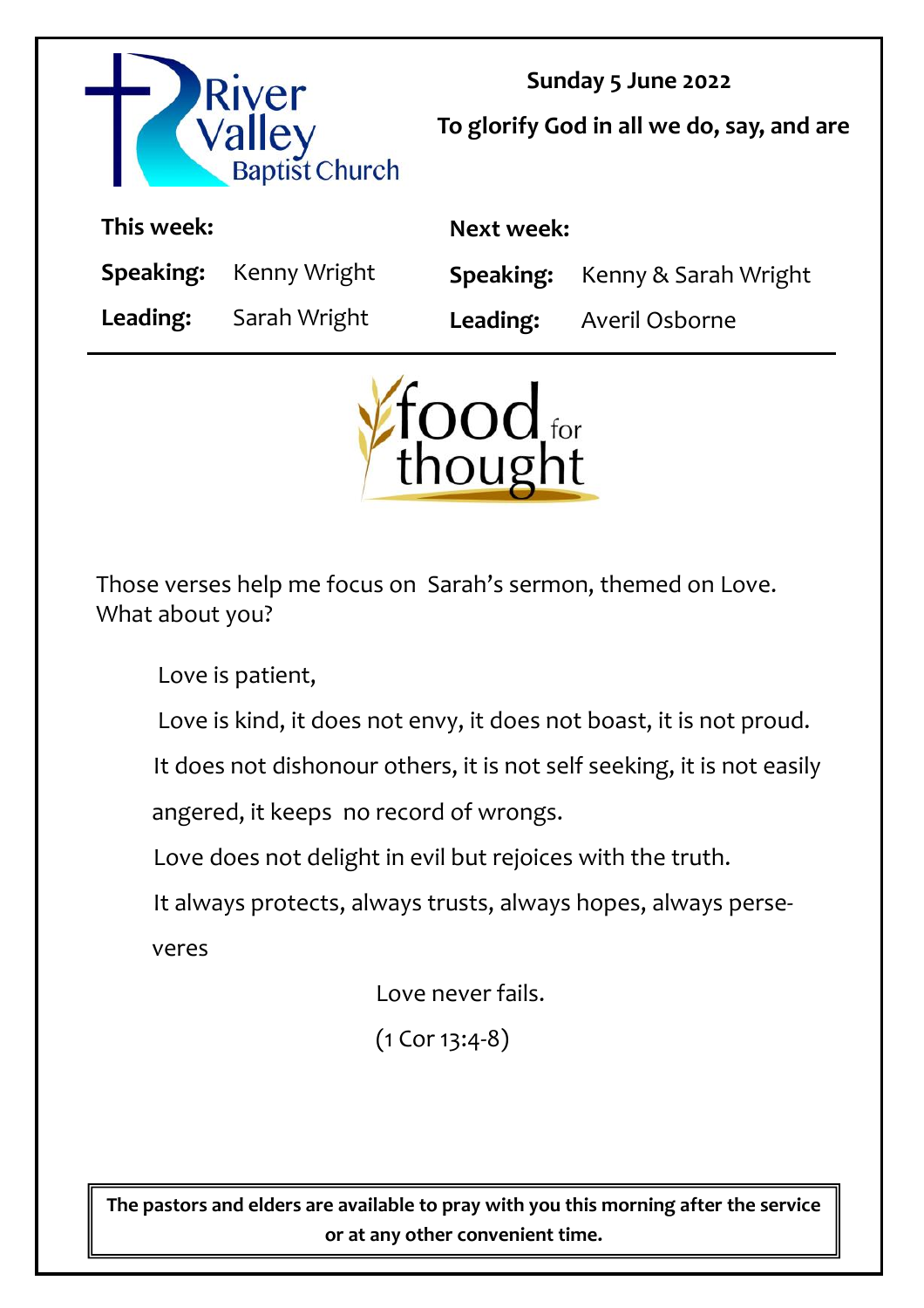| This week 6 - 12 June |                                                                                                                                  |  |  |  |
|-----------------------|----------------------------------------------------------------------------------------------------------------------------------|--|--|--|
| Tuesday 7             | mainly music: 9.30 am<br>Toy Library: 10 am - noon<br>Young Adults: 7.00 pm<br>Kaukapakapa Home Group: 7 pm at John and Sharon's |  |  |  |
| <b>Wednesday 8</b>    | Godsown Room booked: 10.30 am - 12.30 pm<br>Deacons' Meeting 7 pm                                                                |  |  |  |
| Thursday 9            | Bible Study: 10 am                                                                                                               |  |  |  |
| Sunday 11             | Prayer Meeting: 9.30 am in the creche                                                                                            |  |  |  |

## **Coming Events**

**8 June** Deacons' Meeting **15 June** Church Prayer Meeting **6 July** Elders' Meeting

### **Rosters for Next Sunday**

*You will need to wear a mask the whole time you are at church except when eating and drinking. This is a government requirement for all volunteers. Masks are available if you forget to bring one.*

| Leading:            | Averil Osborne         |
|---------------------|------------------------|
| Door:               | Katie Rickson          |
| Computer:           | Peter Edlington        |
| <b>Morning Tea:</b> | Mark & Pauline Norrish |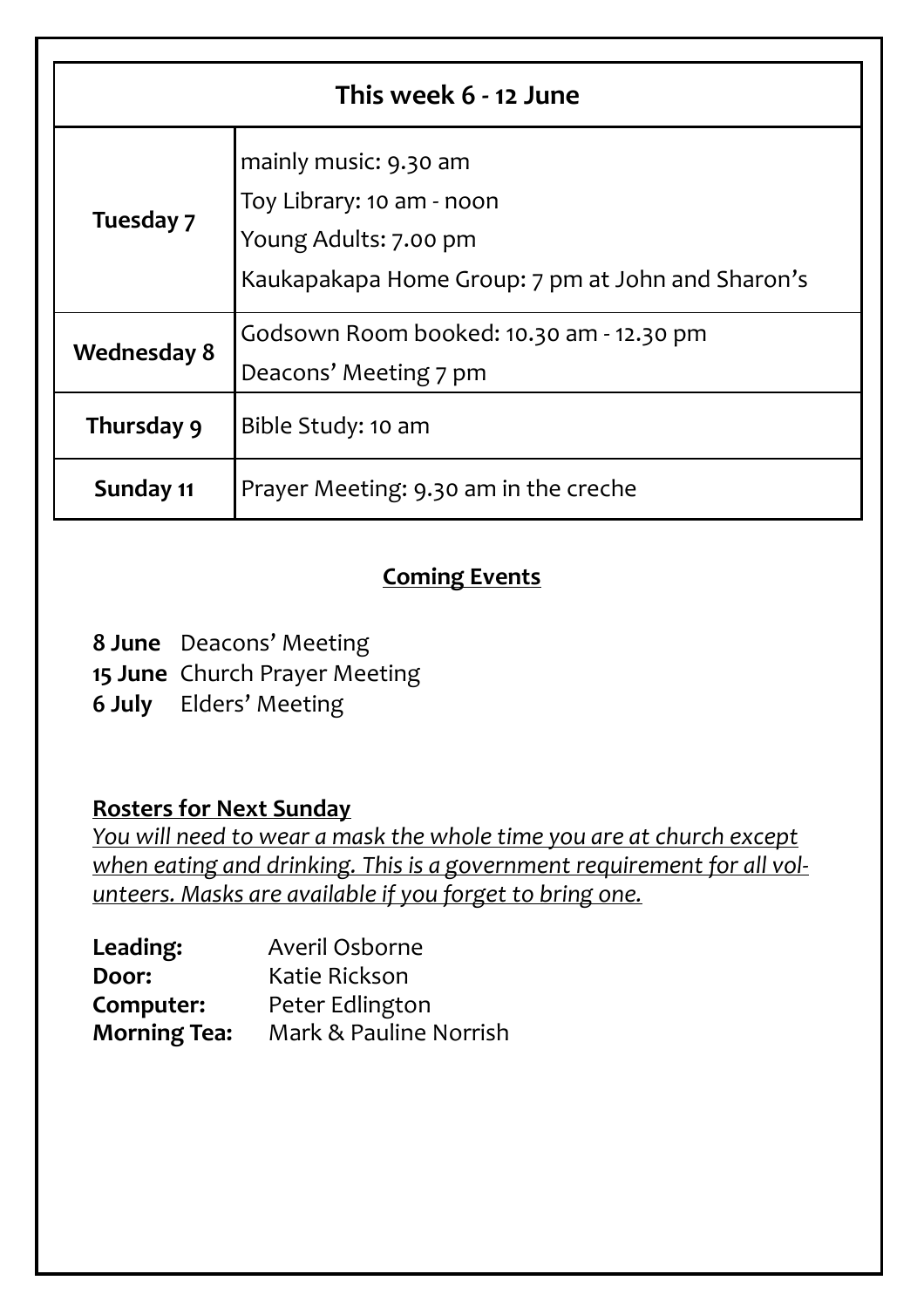## **Leadership**

At the AGM last Sunday the following people were confirmed as leaders:

Elders: Deacons: Averil Osborne Jim Osborne

Mireille Birt **Peter Edlington** Mark Norrish Pauline Norrish Mike Rickson (Welcome Mike!!!)

### **Administrator**

Our new administrator is Jennifer Livingstone. She starts officially tomorrow, 6 June. Her role is different from Shirley's role. She is responsible for the rosters, newsletter, contact directory, meeting agendas and minutes, emails and reminders only.

Please contact her on **rivervalleybaptist@gmail.com** or get in touch with a deacon if it is about anything not on the list above.

## **Kai Collective**

We are continuing to support the Kai Collective. The money is put through towards the end of the month. Everything people give is sent to them, and it if less than \$500, it is made up to that amount from existing church funds.